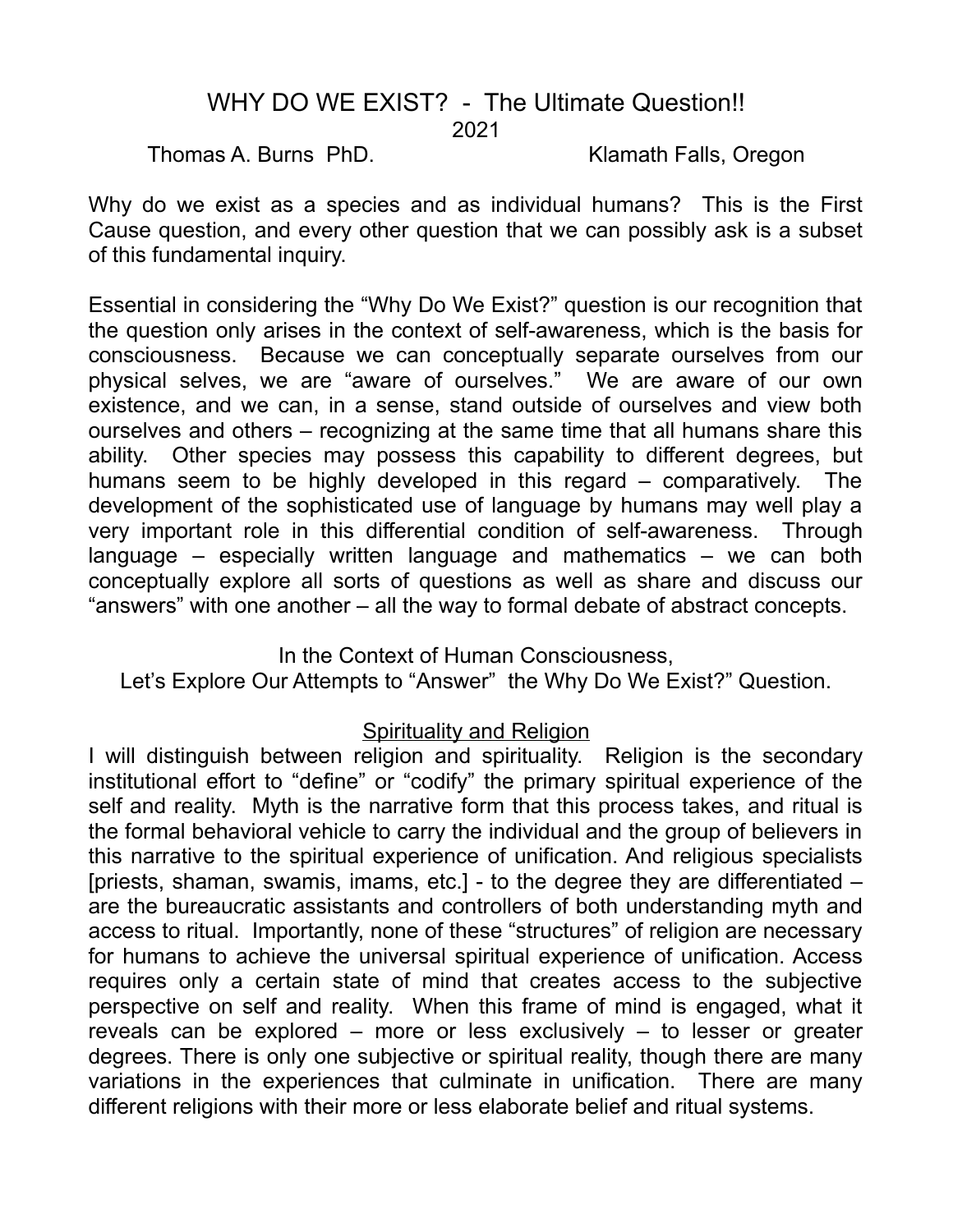Since religion greatly elaborates and specifies spirituality, we can first consider the answer to the "Why Do We Exist?" question that spirituality offers. In spirituality, humans utilize their intuitive mental mode to activate subjective rather than objective awareness. In this mode, humans witness the connectedness and shared identity of all phenomena at all different scales, to the point of total unification – the condition of enlightenment. But, unfortunately, even the full condition of enlightenment provides no answer for what the meaning is of our experience of ourselves and reality as totally united in the ALL. Experiencing ourselves and our reality at different levels of inclusiveness does not answer "Why" that expanded reality exists or why we exist within it. It just pushes the question to the next higher level: "Why Does the ALL Exist?" In itself, the ALL does not constitute or provide a First Cause. So, even at its extreme limit of enlightenment, spirituality does not provide a satisfactory answer to the "Why Do We Exist?" question.

All religions are built on this problematic spirituality base. They then compound this core weakness by requiring belief in an elaborate narrative of creation and creators [Gods, Holy Ghosts, Spirits, etc.], of saviors and prophets, and of different forms of life after death – reincarnation or the soul surviving in some condition of heaven or hell depending on the extent to which the individual life led is assessed by some agency to be "good" or "bad." Most importantly, in religion commitment to this regimen of belief is based on faith, independent of any confirming evidence from everyday reality. What are referred to as the Great Religions of the world are all built on a complex of interrelated Black Boxes where what is claimed is protected by being held to be unknowable. With several religions – each with its complex of unknowable Black Boxes, we have no way to determine which religion may be "accurate" – even if we ignore the underlying spirituality problem.

The Great Religions all come into being when the Earth was understood as the center of the universe. Within this Earth centered perspective, the belief systems offered by the Great Religions seem more acceptable. But with the successive discoveries since the  $16<sup>th</sup>$  century first that the Earth is one planet among several in the solar system, second that our solar system is one among billions of solar systems in the Milky Way Galaxy, third that the Milky Way Galaxy is one among hundreds of billions of galaxies in the Universe, and fourth that our Universe may well be one among many universes in a Multiverse, the idea that Earth and humans on Earth – much less individual humans – are the special focus of "the gods" looks extraordinarily unlikely indeed! The discovery that all species on Earth – including humans – share the same DNA, have participated in a long shared process of evolution, and will eventually suffer the same extinction that has occurred for every other complex species further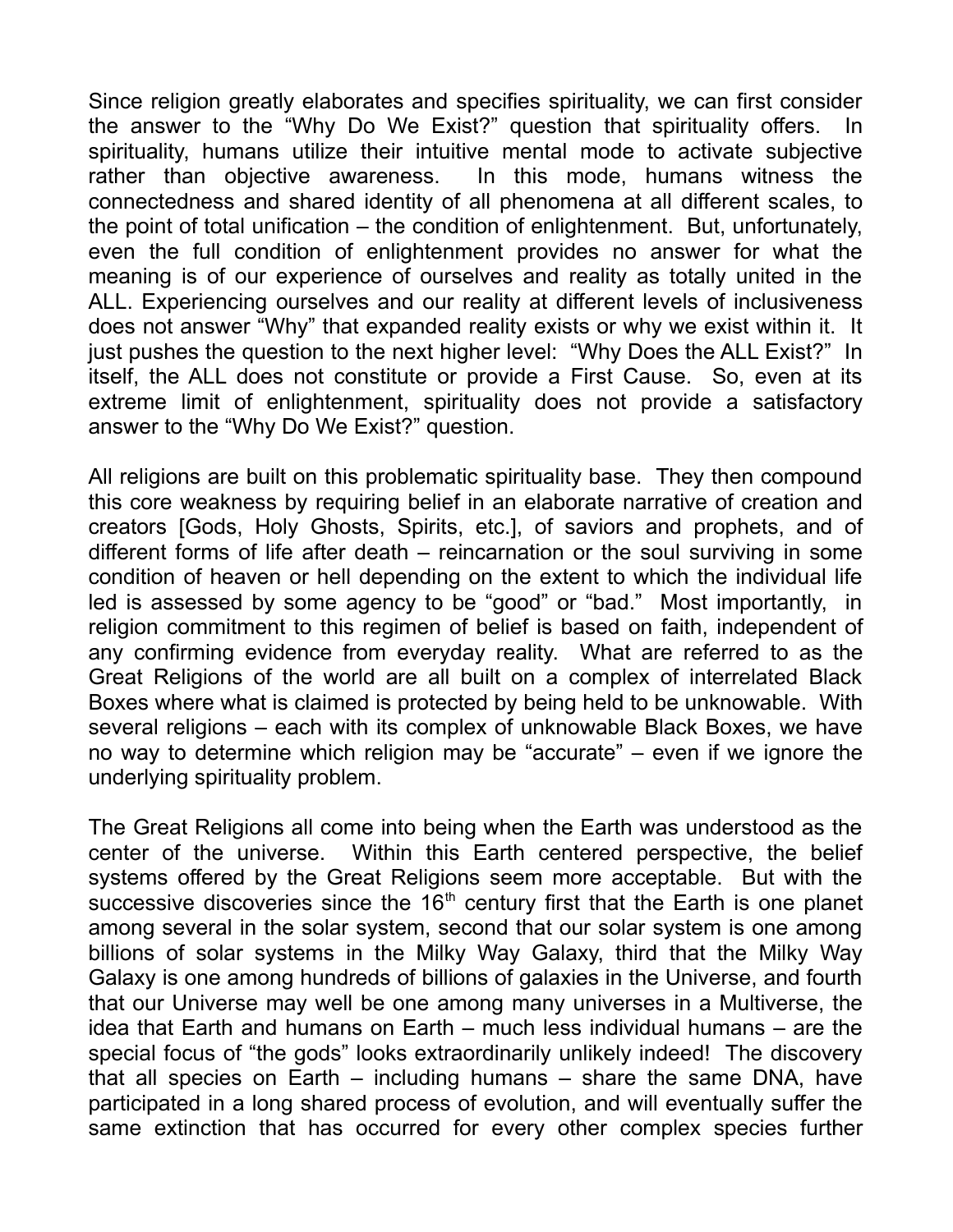diminishes the contention that humans occupy some special place in reality – whatever the role may be of "the gods."

For the above reasons, many modern humans find it incomprehensible to accept on faith the belief system of any of the Great Religions. While many humans remain devoted to these religions – or alternative religious options, for modern human "skeptics," religions in general fail to offer a compelling answer to the "Why Do We Exist" question.

So, it seems that neither spirituality nor religion can be viewed as offering a sufficient answer to our "First Cause" question.

### Other options? How about Science?

Science is philosophically committed to the principle that all paradigms and theories of reality are open to change – even radical change. Uncertainty with respect to answers to any question is fundamental. It follows that the perspective of science is to limit itself to addressing the "what," "where," "when" and "how" questions, and to leave any answer to our "why" question in abeyance. Astrophysics and Cosmology currently take us to the Origin of the Universe in the Big Bang. And science only speculates on what may precede that event. Why any of reality from the micro to the macro levels exists is not in the purview of science. So, science and the rational pursuit of the scientific method do not provide either the perspective or the means for discovering an answer to our "Why Do We Exist?" question. It's discoveries do, however, offer information that reveals the inadequacies of other attempts to answer our "why" question – as in the case of the Great Religions.

## Another Option?

## How about Secular Humanism?

Sorry, secular humanism and all of the worldviews and structures of complex society that fall under its umbrella are content to avoid our big "why" question. Authoritarianism, socialism, democracy, communism, etc. spell out how humans should organize themselves and conduct their various activities. Questions of why are limited to justifying these internal structures and the activities that are appropriate within them, not to the question of why humans exist within these various structures to begin with. Secular Humanism, like existentialism in all of its forms, avoids the ultimate "why" question, and asks humans to content themselves with living lives "approved" by the imposed values and rules of their societies. The internal problem with evaluating the different secular worldviews resembles that for religions: which one of these forms of complex society is the most desirable, or are simpler societies in fact better? These questions can be